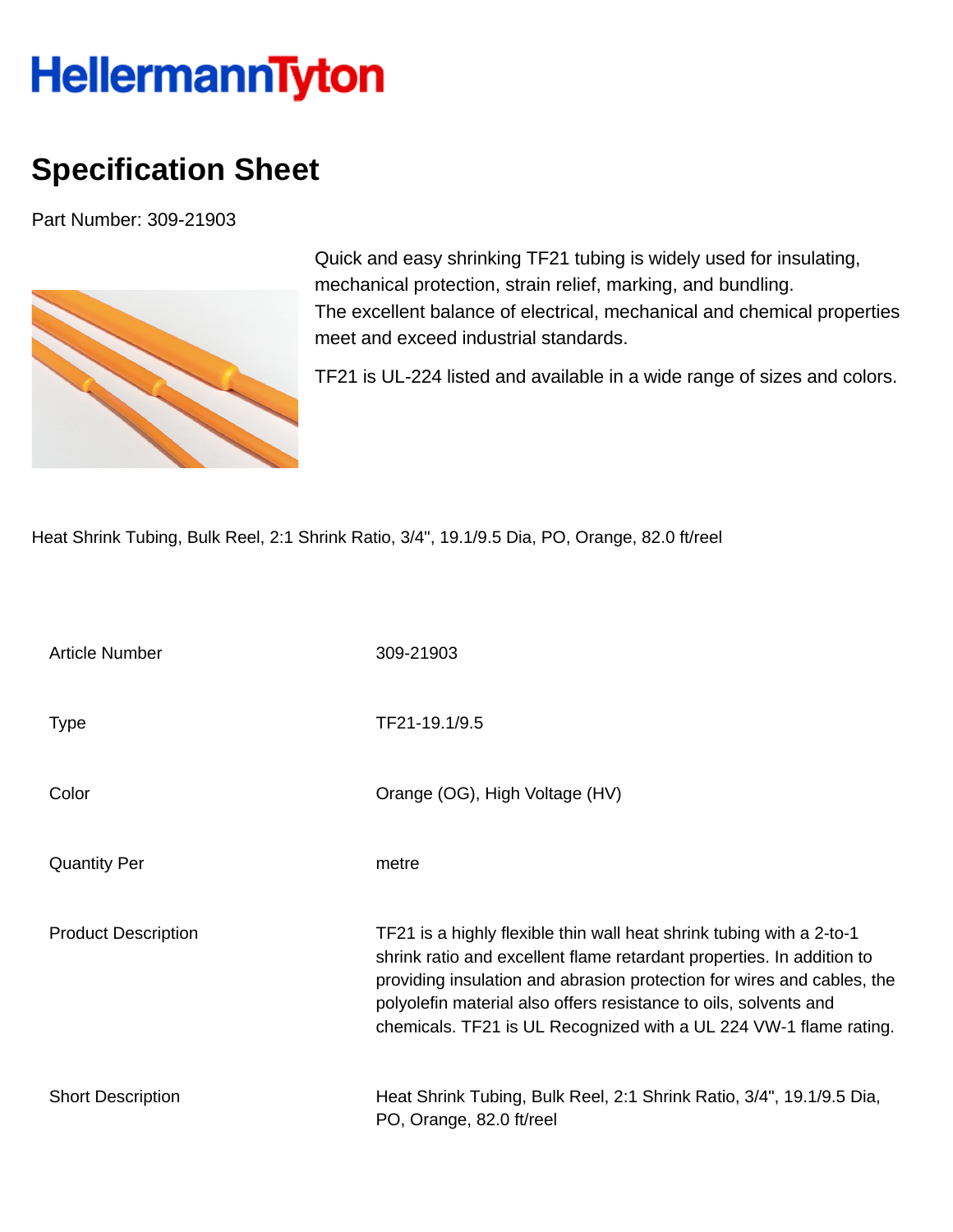| Variant                      | Thin-Wall                                                          |
|------------------------------|--------------------------------------------------------------------|
| Wall Thickness WT (Imperial) | 0.029                                                              |
| Wall Thickness WT (Metric)   | 0.76                                                               |
|                              |                                                                    |
|                              |                                                                    |
| Material                     | Polyolefin, cross-linked (PO-X)                                    |
| <b>Material Shortcut</b>     | PO-X                                                               |
| Flammability                 | ASTM D876                                                          |
| Halogen Free                 | No                                                                 |
| <b>Operating Temperature</b> | -67°F to +275°F (-55°C to +135°C)                                  |
| Reach Compliant (Article 33) | Yes                                                                |
| <b>ROHS Compliant</b>        | Yes                                                                |
| Certification/Specification  | SAE - AMS - DTL-23053/5 Class 1 JAR/FAR 25.853 UL   ANSI/UL<br>224 |
| UL Recognized (US)           | Yes                                                                |